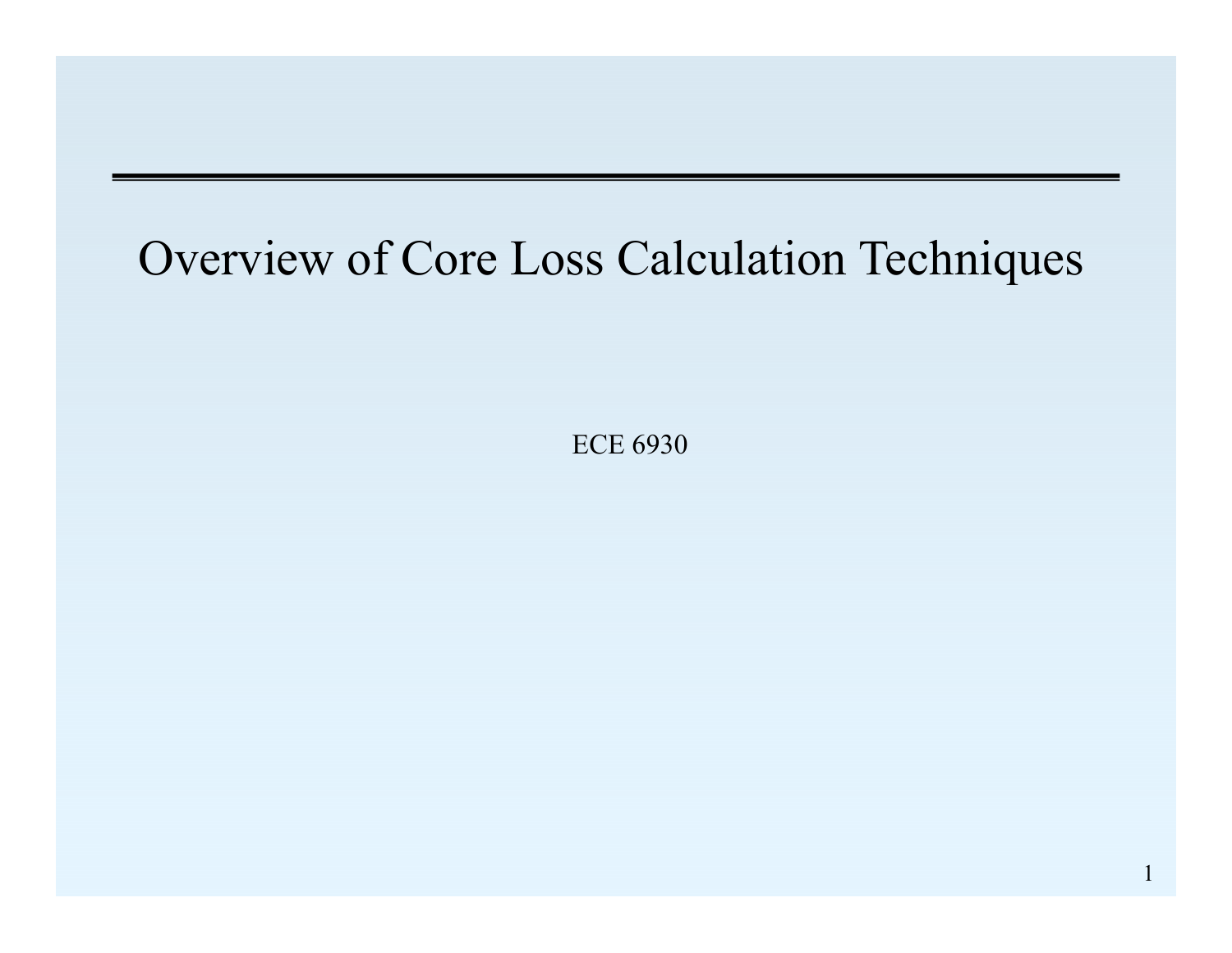# Core Loss in Magnetics

- Two common methods for calculating core loss:
	- 1. Hysteresis models, often introducing an intermediate step of calculating B-H loop
	- 2. Empirical equations, often of the form of the Steinmetz equation [1]:

$$
P_v = C_m f^\alpha B^\beta
$$

• Steinmetz parameters given in most datasheets for sinusoidal excitation, so we would like to have a Loss calculation methods that takes advantage of this – not requiring additional experimentation so calculations can be iterated over many core materials.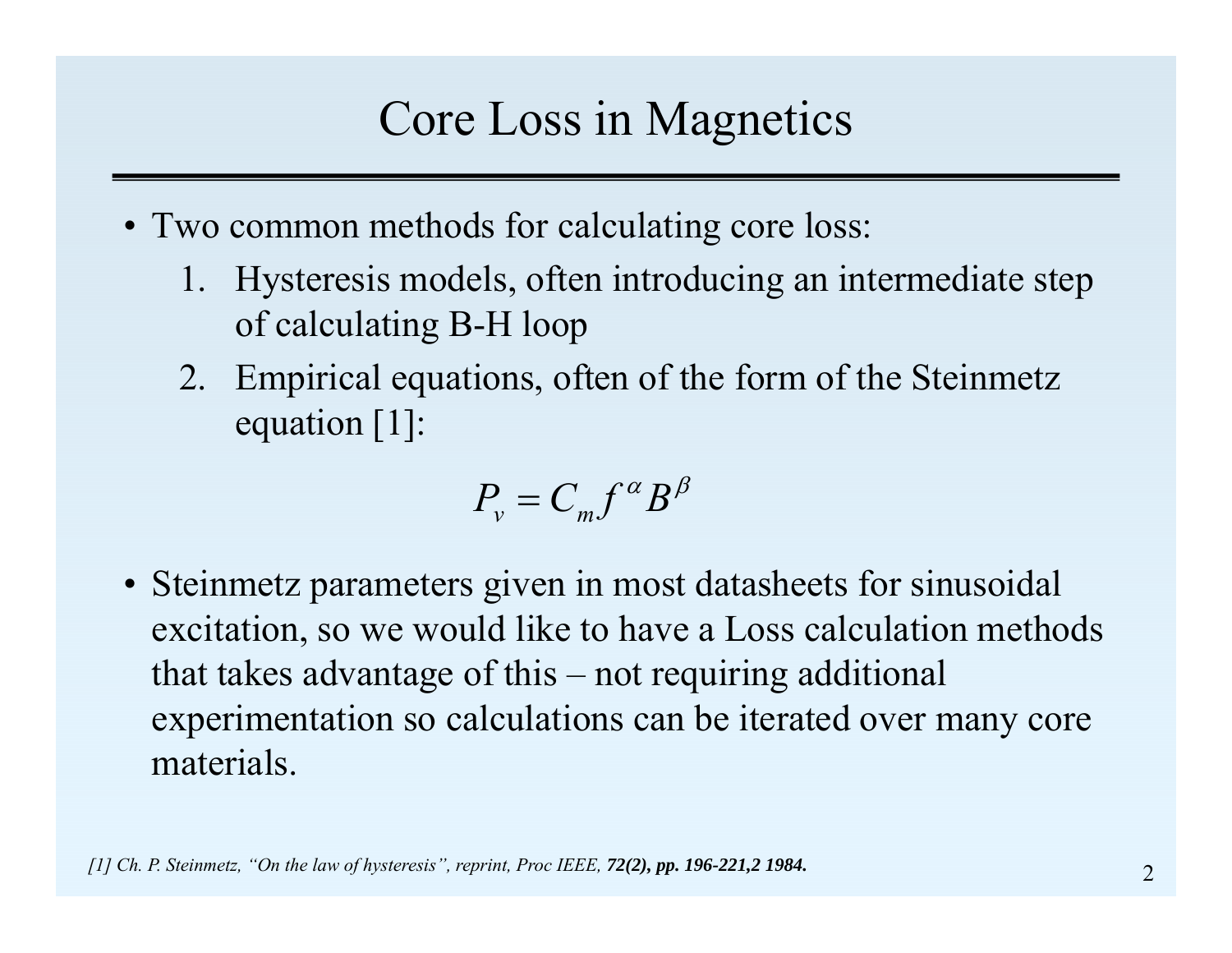# Physical Origin of Core Loss

• Both Hysteresis and Eddy Current losses occur from domain wall shifting, that is, "the damping of domain wall movement by eddy currents and spin-relaxation". [2]



• Therefore, core loss should be directly related to the remagnetization velocity, *dM/dt*, rather than the excitation frequency, *f*.

3*[2] Reinert, J.; Brockmeyer, A.; De Doncker, R.W.; , "Calculation of losses in ferro- and ferrimagnetic materials based on the modified Steinmetz equation," Industry Applications Conference, 1999. Thirty-Fourth IAS Annual Meeting. Conference Record of the 1999 IEEE , vol.3, no., pp.2087-2092 vol.3, 1999*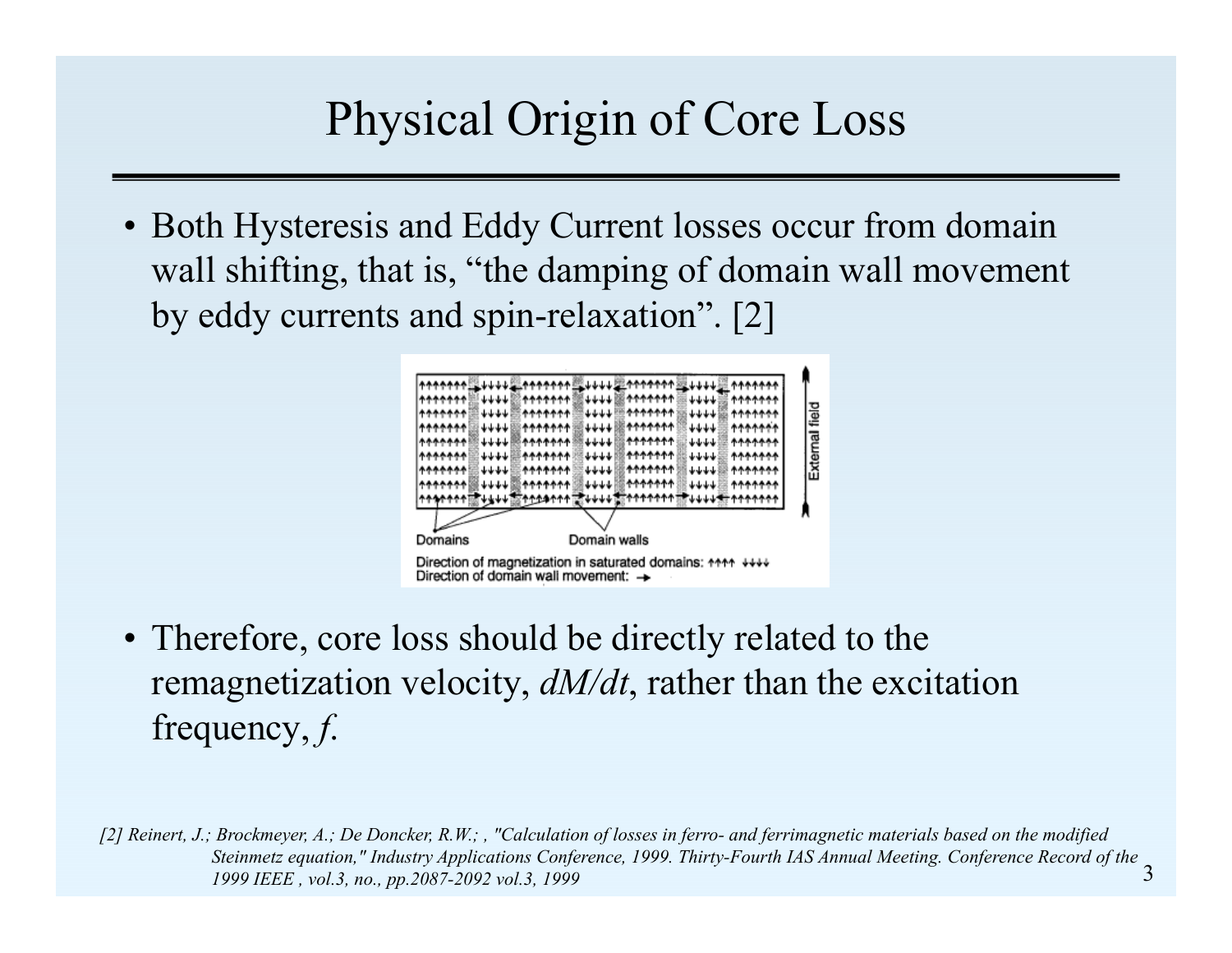### Steinmetz for Non-Sinusoidal Magnetization

- Typically,  $1 \le \alpha \le 3$  and  $2 \le \beta \le 3$ , indicating the possibility of nonlinearity between losses and flux density, frequency.
	- Therefore, a Taylor series expansion will not provide correct results.
- Rather, we need to find a way of incorporating *dM/dt*, or its proportional equivalent *dB/dt*, into the Steinmetz equation parameters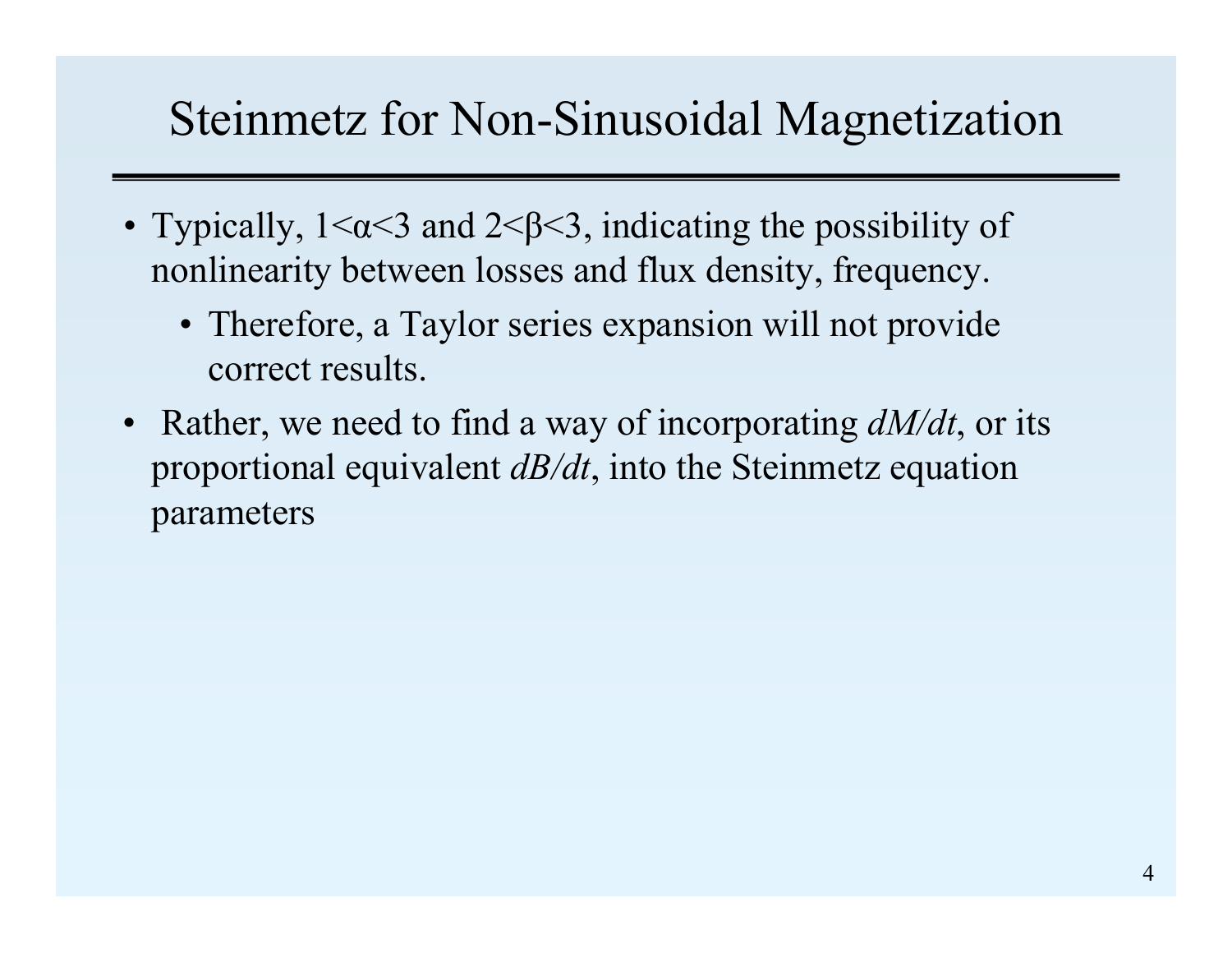### Modified Steinmetz Equation

• Extends the Steinmetz equation parameters by equating the weighted time derivative of *B* for arbitrary magnetizing currents with those of a sine-wave

$$
\left\langle \frac{dB_{w}}{dt} \right\rangle = \int\limits_{0}^{T}\frac{dB^{2}}{B_{\max}-B_{\min}}dt
$$

• Next, a sine-wave of frequency  $f_{\text{sin,eq}}$  is found such that

$$
\left\langle \frac{dB_{w}}{dt} \right\rangle = \left\langle \frac{dB_{w,\sin}}{dt} \right\rangle
$$

• Then, the Steinmetz equation can be used with parameters selected according to *fsin,eq*

5*[3] Albach, M.; Durbaum, T.; Brockmeyer, A.; , "Calculating core losses in transformers for arbitrary magnetizing currents a comparison of different approaches," Power Electronics Specialists Conference, 1996. PESC '96 Record., 27th Annual IEEE , vol.2, no., pp.1463-1468 vol.2, 23-27 Jun 1996*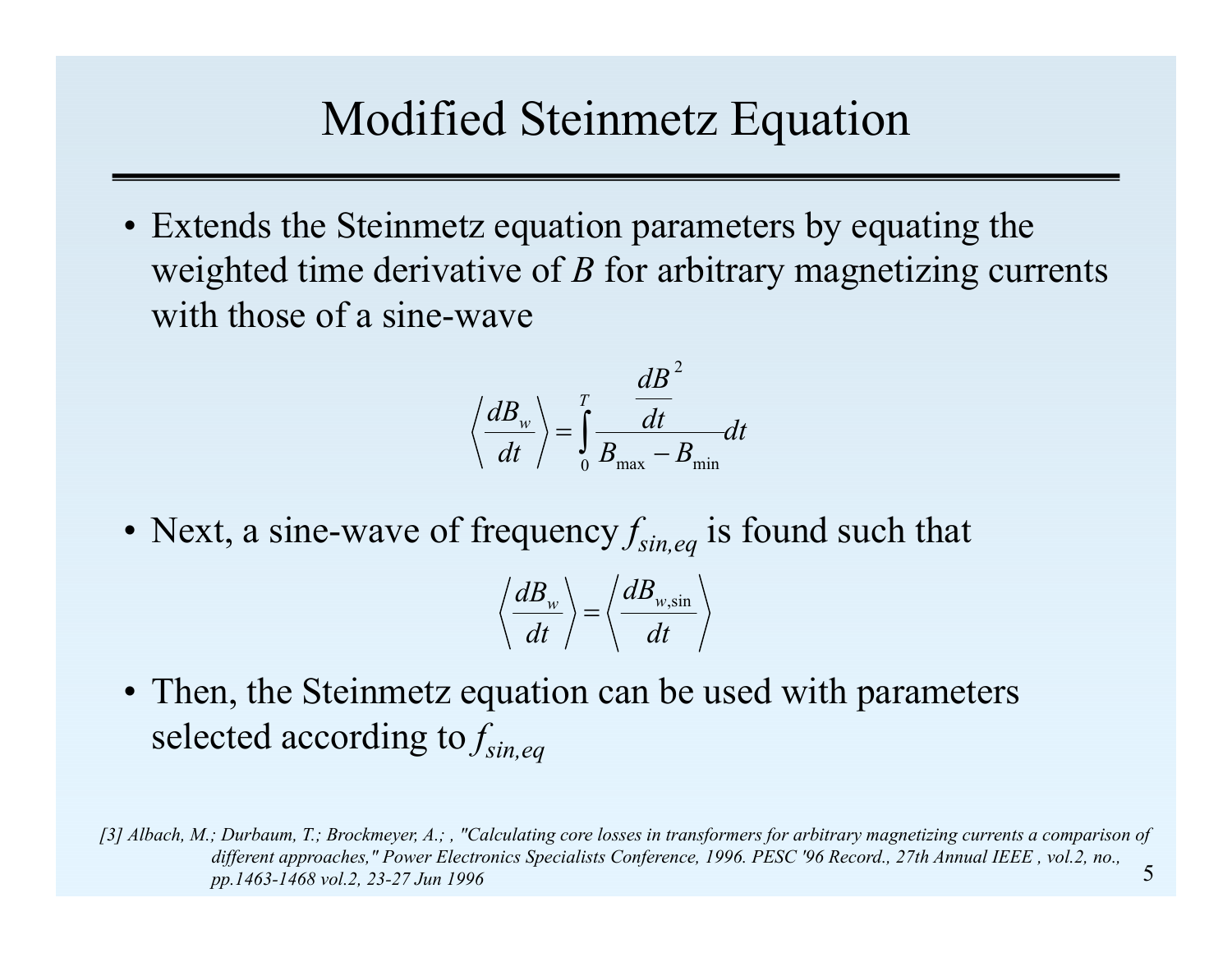# Modified Steinmetz Equation Results

- Table given for square wave voltage excitation / triangle wave magnetizing current.
- Results show that power loss is slightly less for near 50% triangle wave magnetization than for sine wave magnetization.



with a sinewave current as reference

• [3] claims results experimentally confirmed in [4]

*[3] Albach, M.; Durbaum, T.; Brockmeyer, A.; , "Calculating core losses in transformers for arbitrary magnetizing currents a comparison of different approaches," Power Electronics Specialists Conference, 1996. PESC '96 Record., 27th Annual IEEE , vol.2, no., pp.1463-1468 vol.2, 23-27 Jun 1996*

6*[4] Chen, D. Y., "Comparison of the High Frequency Magnetic Core Losses under two different Driving Conditions: A Sinusoid Voltage and a Squarewave Voltage", 1978, PESC'78, 237-241*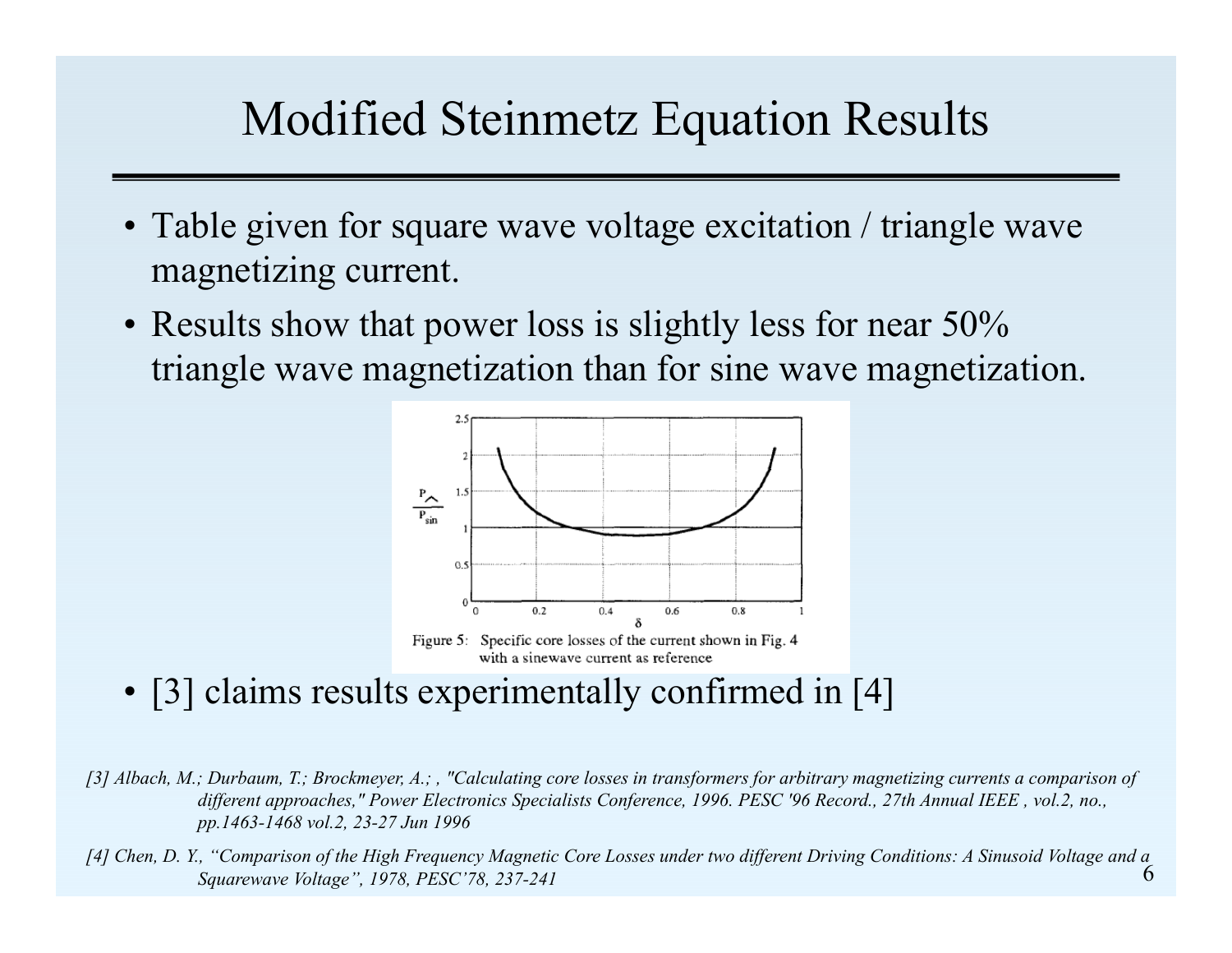# Modified Steinmetz Equation Issues

- Primary issue is the implicit assumption of losses proportional to  $f^2$  while still assuming losses proportional to  $f^{\alpha}$ . Thus, losses are only accurate for  $\alpha \approx 2$  (Demonstrated in [5])
- • Subloops must be extracted and treated individually to maintain validity

7*[5] Jieli Li; Abdallah, T.; Sullivan, C.R.; , "Improved calculation of core loss with nonsinusoidal waveforms," Industry Applications Conference, 2001. Thirty-Sixth IAS Annual Meeting. Conference Record of the 2001 IEEE , vol.4, no., pp.2203-2210 vol.4, 30 Sep-4 Oct 2001*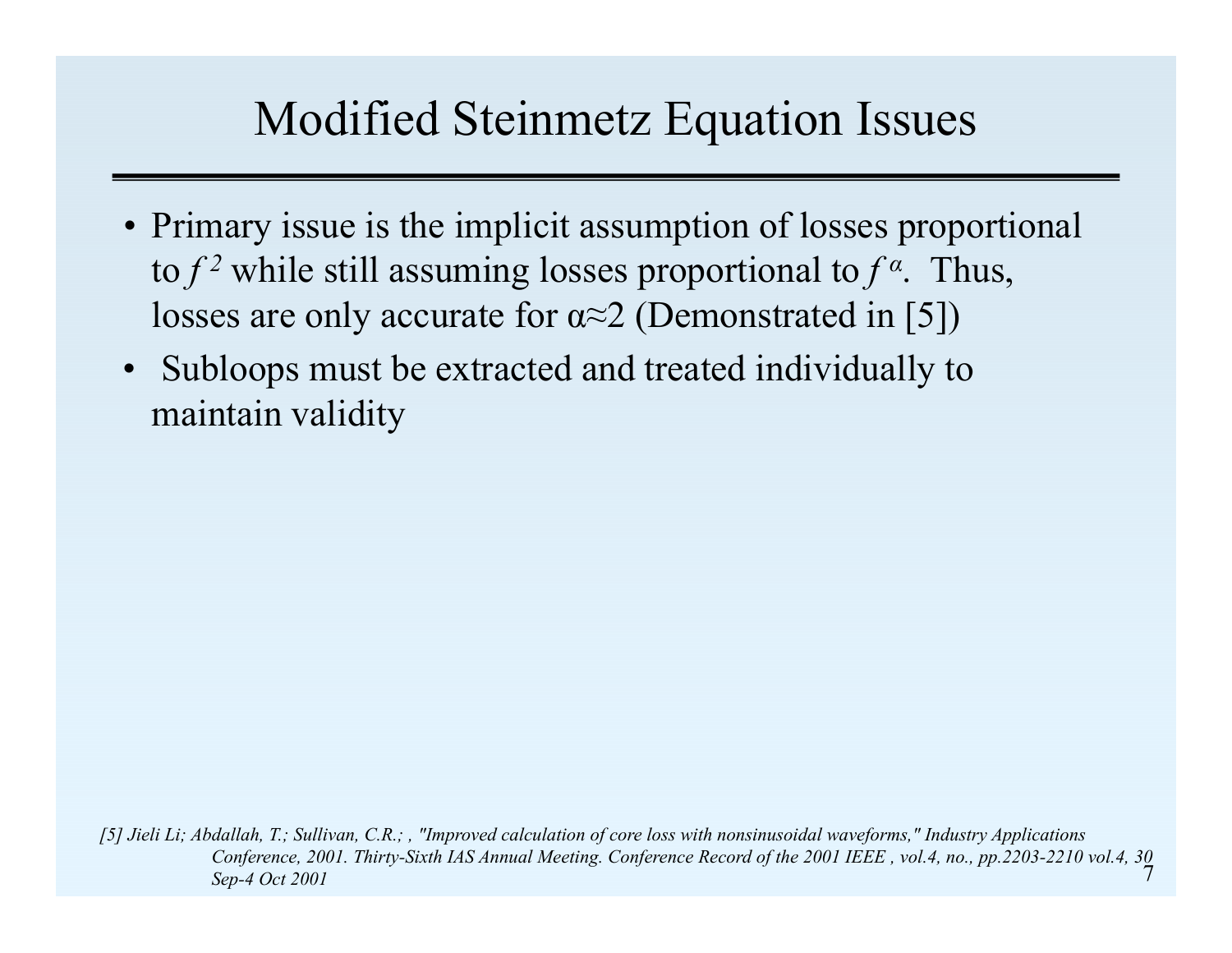#### Generalized Steinmetz Equation

• Hypothesizes that instantaneous power loss can be given by the "physically plausible" equation:

$$
P_v(t) = k_1 \left| \frac{dB}{dt} \right|^\alpha \left| B(t) \right|^{\beta - \alpha}
$$

• Thus, the per volume power loss can be given by:

$$
\langle P_{\nu}(t) \rangle = \frac{1}{T} \int_{0}^{T} k_{1} \left| \frac{dB}{dt} \right|^{\alpha} \left| B(t) \right|^{\beta - \alpha} dt
$$

• Where, by comparison to the result for sine waves,

$$
k_1 = \frac{k}{(2\pi)^{\alpha-1} \int_0^{2\pi} |\cos \theta|^\alpha |\sin \theta|^{\beta-\alpha} d\theta}
$$

8*[5] Jieli Li; Abdallah, T.; Sullivan, C.R.; , "Improved calculation of core loss with nonsinusoidal waveforms," Industry Applications Conference, 2001. Thirty-Sixth IAS Annual Meeting. Conference Record of the 2001 IEEE , vol.4, no., pp.2203-2210 vol.4, 30 Sep-4 Oct 2001*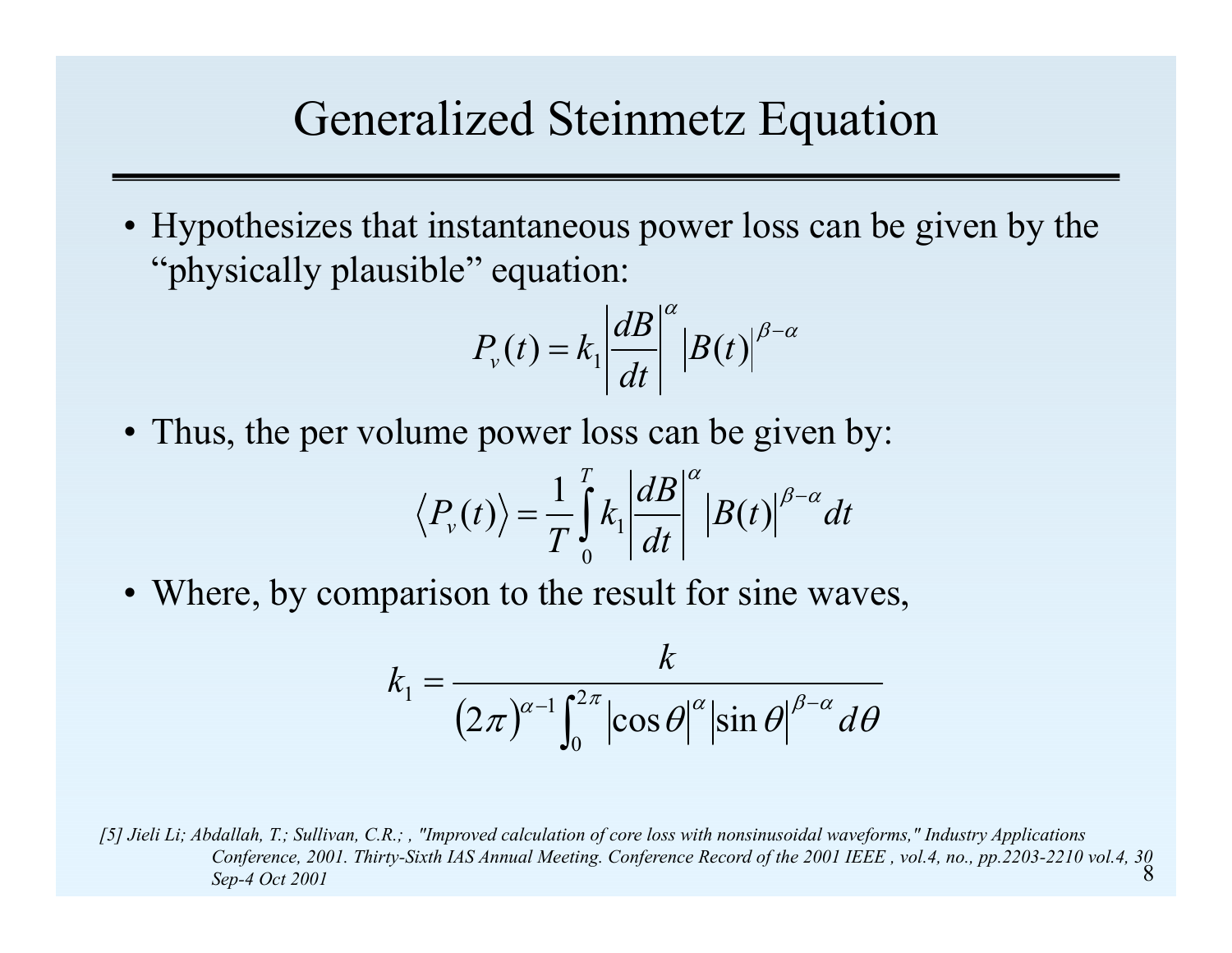#### Generalized Steinmetz Equation Issues

- Not, in fact, always a better prediction than MSE.
- Because Steinmetz equation parameters vary with frequency, parameters may need to be selected differently, or results may be inaccurate for waveforms with high harmonic content
- Subloops still need to be treated seperately

9*[5] Jieli Li; Abdallah, T.; Sullivan, C.R.; , "Improved calculation of core loss with nonsinusoidal waveforms," Industry Applications Conference, 2001. Thirty-Sixth IAS Annual Meeting. Conference Record of the 2001 IEEE , vol.4, no., pp.2203-2210 vol.4, 30 Sep-4 Oct 2001*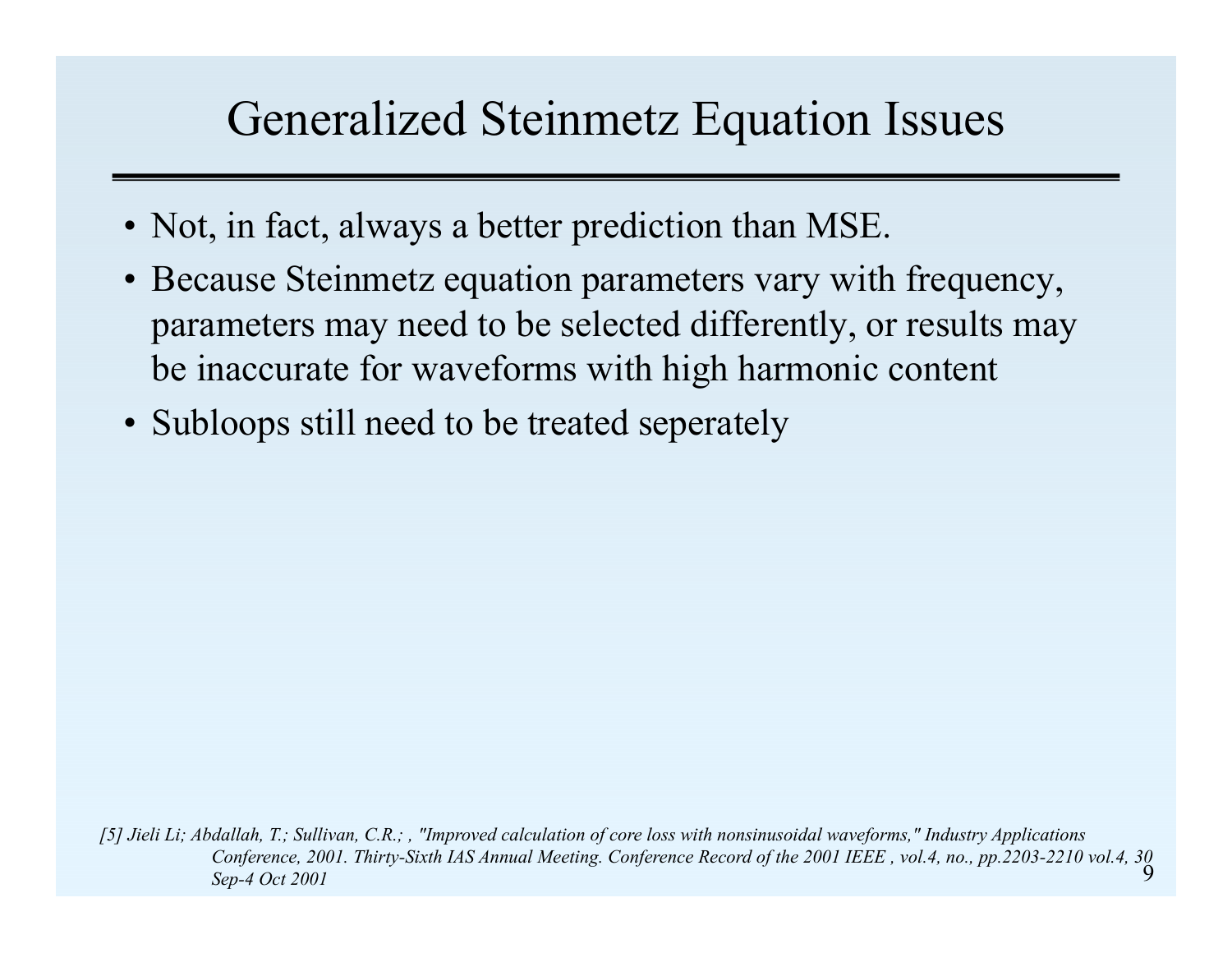#### Improved General Steinmetz Equation

- States that core loss depends not only on *B* and *dB/dt*, but also on the time-history of the flux waveform
- Incorporates  $\Delta B$  as in MSE to account for local max and min, as well as take into account local subloops

$$
\left\langle P_{\nu}(t)\right\rangle =\frac{1}{T}\int\limits_{0}^{T}k_{\mathrm{l}}\left|\frac{dB}{dt}\right|^{\alpha}(\Delta B)^{\beta-\alpha}dt
$$

• Results show good matching to experimental data, including advantages of both MSE and GSE



10*[6] Venkatachalam, K.; Sullivan, C.R.; Abdallah, T.; Tacca, H.; , "Accurate prediction of ferrite core loss with nonsinusoidal waveforms using only Steinmetz parameters," Computers in Power Electronics, 2002. Proceedings. 2002 IEEE Workshop on , vol., no., pp. 36- 41, 3-4 June 2002*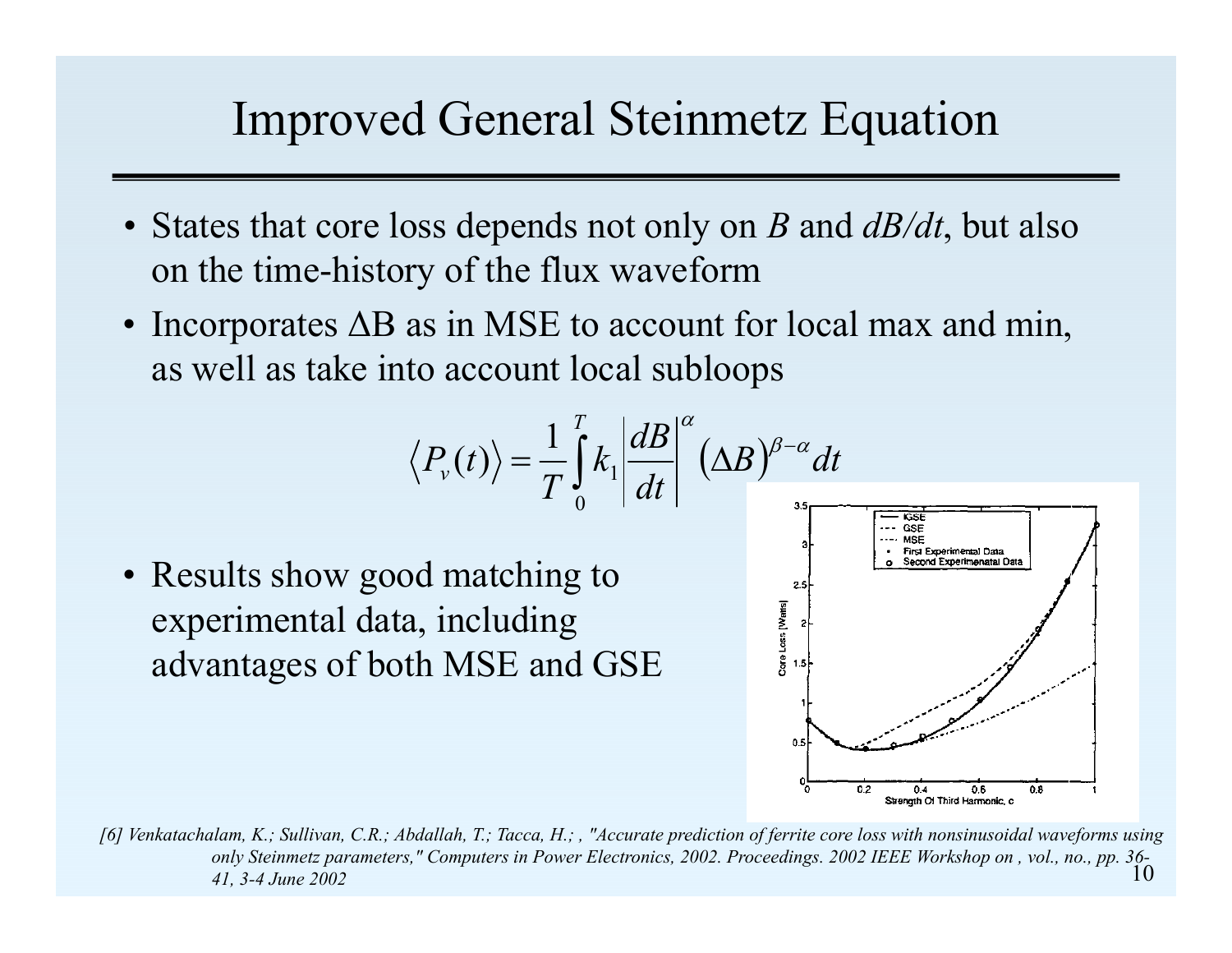# Improved General Steinmetz Equation Issues

- Maintains issues with selection of appropriate parameters for Steinmetz equations; may be inaccurate for waveforms with high harmonic content
- The effects of DC magnetization are not taken into account

11*[6] Venkatachalam, K.; Sullivan, C.R.; Abdallah, T.; Tacca, H.; , "Accurate prediction of ferrite core loss with nonsinusoidal waveforms using only Steinmetz parameters," Computers in Power Electronics, 2002. Proceedings. 2002 IEEE Workshop on , vol., no., pp. 36- 41, 3-4 June 2002*